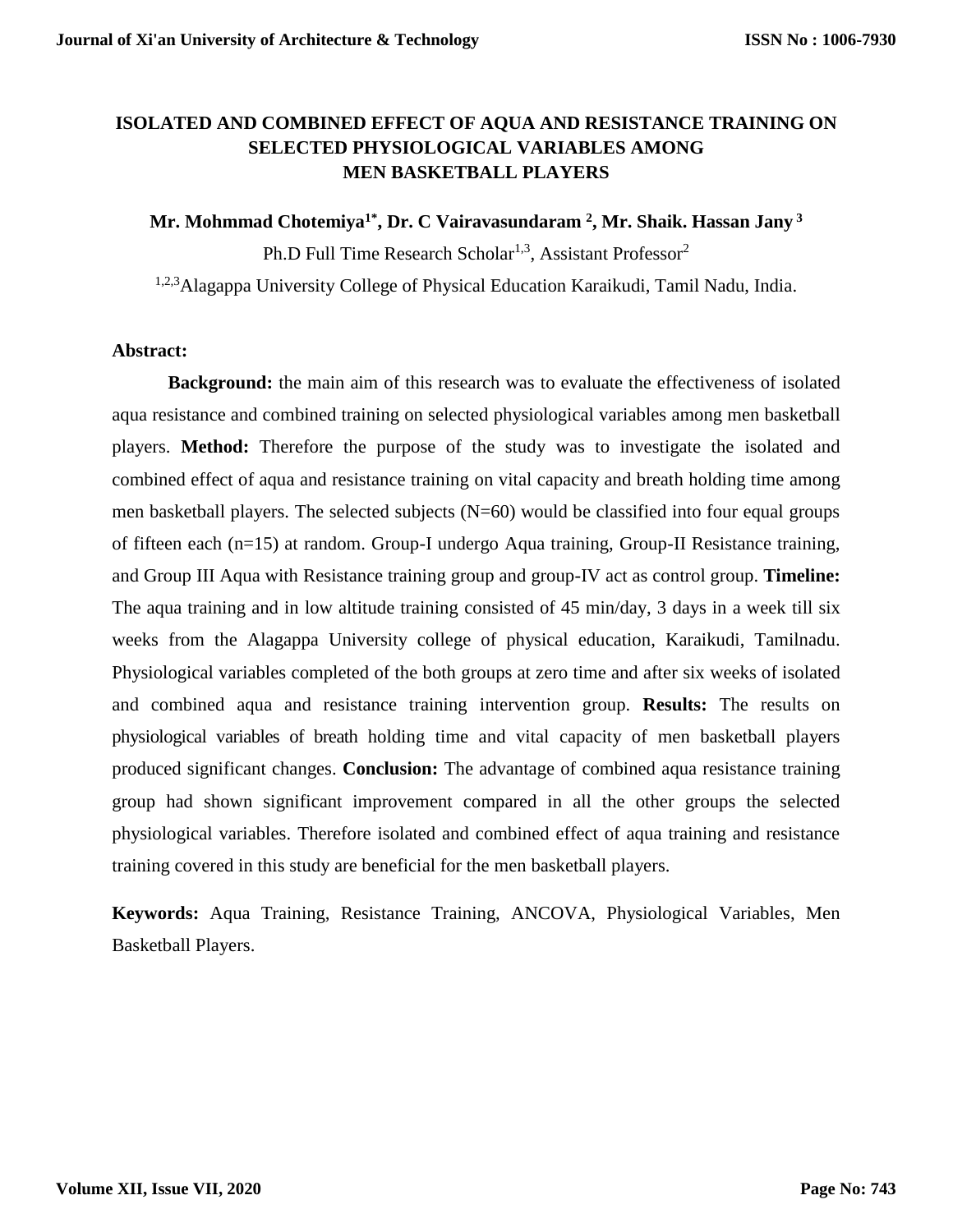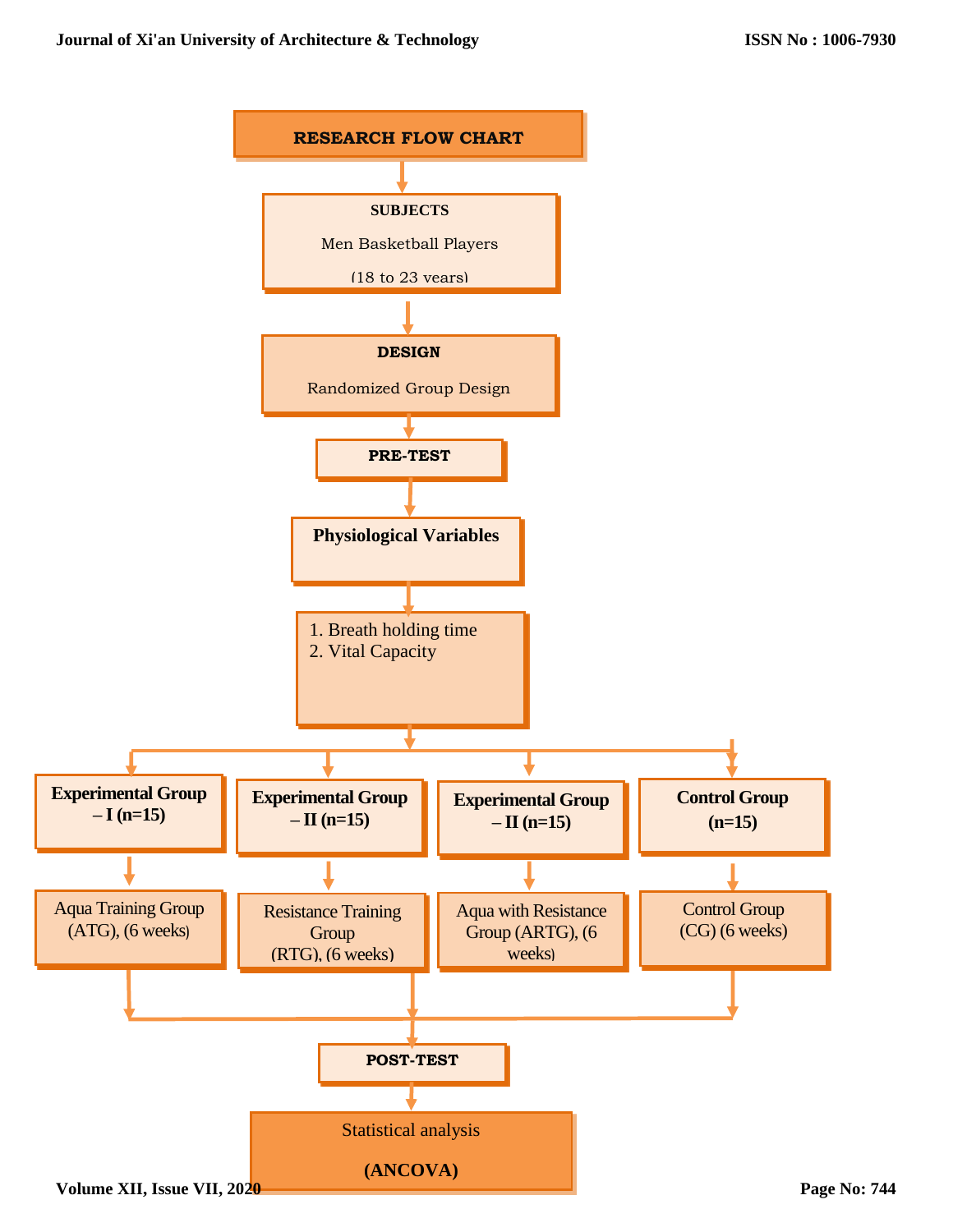#### **Introduction:**

Basketball may be considered a predominantly anaerobic exercise which exhibits several high intensity activities actions such as jumping (for rebounds, blocks and shots), running sprint, accelerations/decelerations, and changes of direction. These anaerobic movements of basketball players are related to the development of strength, sprint and agility. Specially, explosive strength levels, mainly in the improvement of vertical jump, are essential for basketball performance (Santos & Janeira,2011).Two training methods, resistance and plyometric training (PT),are usually employed for improving the explosive strength in basketball players (Santos & Janeira,2008). Plyometric exercises(jumping, bounding and hopping) have been a more usual strength training employed by coaches of National Basketball Association Strength and Conditioning Coaches (Simenz,Dugan, & Ebben,2005). In particular, human movement such as jumping, hopping, leaping and other bounding movements are improved by making a countermovement, these activities are often described as stretch shortening cycle (SSC) movements (Harrison & Gaffney,2001), which means a combination of eccentric and concentric contractions forms a muscle function (Komi,2000). Therefore, PT have consistently been proven to improve the production of muscle force and power (Wagner&Kocak,1997). Moreover, a regular PT can lead to significant improvements in postural control, jumping, sprint, change-of-direction speed and agility performance in young basketball players (Asadi,2013;Asadi,Villarreal,&Arazi,2015; McCormicket al.,2016; Zribi et al.,2014). Aquatic exercise training interventions. While most community swimming pools are heated between 26° to 28° Celsius (80° to 84° Fahrenheit), which is comfortably cool and ideal for movement, pools for therapeutic purposes are usually heated to between 30° and 32° Celsius (86° to 90° Fahrenheit). Some another studies metaanalysis demonstrates that resistance training throughout the year, using bodyweight or external weight, significantly improves vertical jump performance in healthy basketball players. Since vertical jump improvements were independent of intervention period but dependent on the duration of each individual training session the total training amount should be based on longer training sessions.

#### **Methodology:**

The purpose of the study was to investigate the isolated and combined effect of aqua and resistance training on vital capacity and breath holding time among men basketball players. The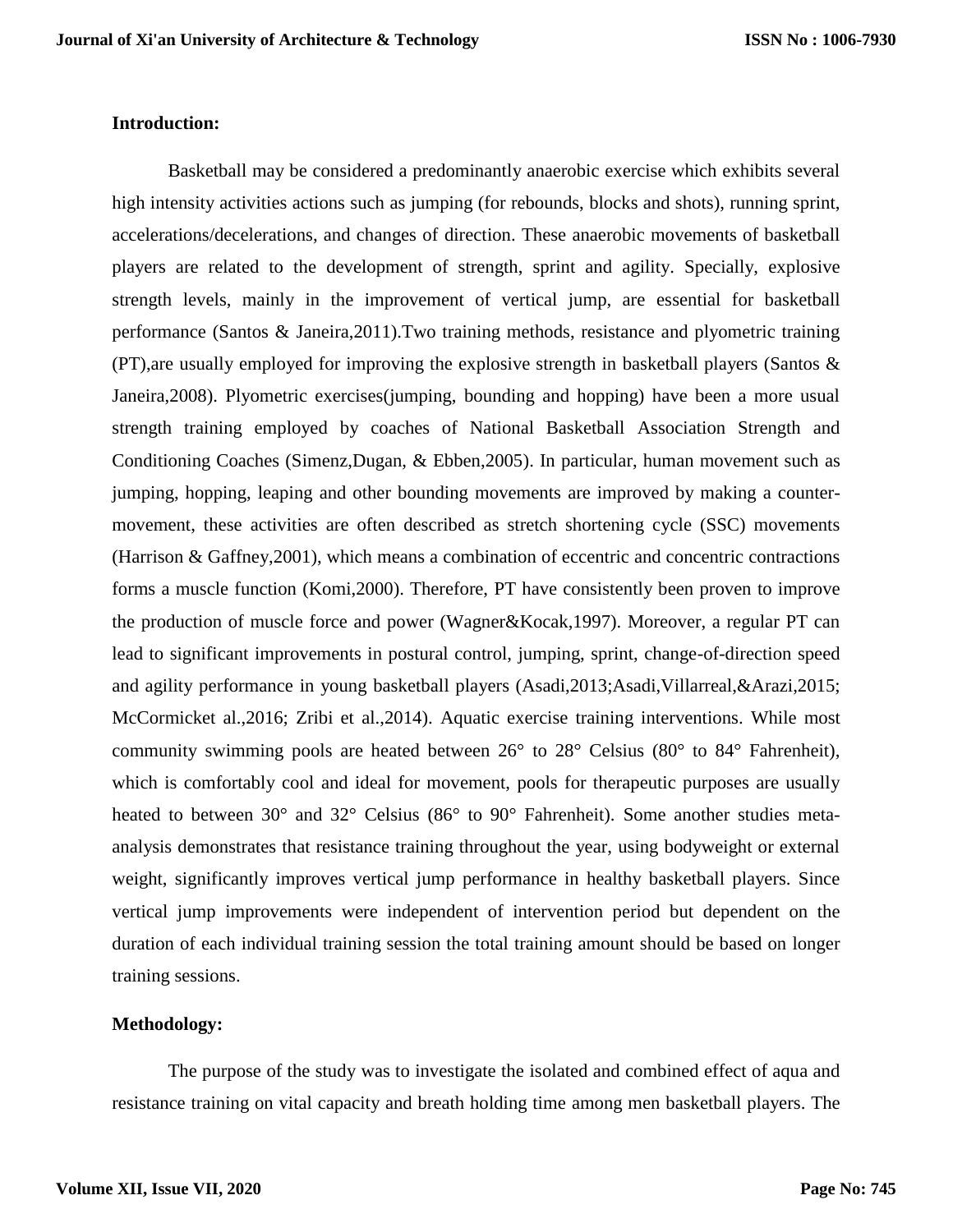selected subjects (N=60) would be classified into four equal groups of fifteen each (n=15) at random. Group-I undergo Aqua training, Group-II Resistance training, and Group III Aqua with Resistance training group and group-IV act as control group. The aqua training and in low altitude training consisted of 45 min/day, 3 days in a week till six weeks from the Alagappa University college of physical education, Karaikudi, Tamilnadu. Physiological variables completed of the both groups at zero time and after six weeks of isolated and combined aqua and resistance training intervention group. Breath holding time measured by nose clip test unit of measurement in seconds. Vital capacity measured by spirometer unit of measurement in liters. Analysis of Co-variance was applied to determine whether the training programmes produced significantly different improvements in selected variables after six weeks of training. Since, the initial means were not matched, comparisons between actual could not be made, all means were adjusted by regression to a common mean. The significance on difference of pairs of adjusted final group means was tested for significance by applying Scheffe's post hoc test.

#### **Table I**

## **COMPUTATION ANALYSIS OF COVARIANCE OF MEANS OF AQUA, RESISTANCE TRAINING, AQUA WITH RESISTANCE AND CONTROL GROUPS ON BREATH HOLDING TIME (in seconds)**

| <b>Test</b>                             | Aqua<br><b>Training</b><br>Group<br>(AG) | <b>Resistance</b><br><b>Training</b><br>Group<br>(RTC) | <b>Aqua With</b><br><b>Resistance</b><br>(AWRTG) | <b>Control</b><br>Group(C)<br>$\mathbf{G}$ | <b>Source</b><br><b>of</b><br><b>Varianc</b><br>e | Sum of<br><b>Squares</b> | Df             | <b>Means</b><br><b>Squares</b> | <b>F-ratio</b> |
|-----------------------------------------|------------------------------------------|--------------------------------------------------------|--------------------------------------------------|--------------------------------------------|---------------------------------------------------|--------------------------|----------------|--------------------------------|----------------|
| <b>Means</b><br>of the                  | 0.39                                     | 0.40                                                   | 0.39                                             | 0.39                                       | <b>BG</b>                                         | 0.001                    | $\overline{3}$ | 0.001                          | 0.02           |
| <b>Pre-Test</b>                         |                                          |                                                        |                                                  |                                            | <b>WG</b>                                         | 0.408                    | 56             | 0.007                          |                |
| <b>Means</b><br>of the                  | 0.50                                     | 0.52                                                   | 0.59                                             | 0.41                                       | <b>BG</b>                                         | 0.268                    | $\overline{3}$ | 0.089                          | $5.51*$        |
| Post-<br><b>Test</b>                    |                                          |                                                        |                                                  |                                            | <b>WG</b>                                         | 0.908                    | 56             | 0.016                          |                |
| <b>Means</b><br>of the                  |                                          |                                                        |                                                  |                                            | <b>BG</b>                                         | 0.268                    | 3              | 0.089                          |                |
| <b>Adjusted</b><br>Post-<br><b>Test</b> | 0.50                                     | 0.53                                                   | 0.59                                             | 0.41                                       | <b>WG</b>                                         | 0.896                    | 55             | 0.016                          | $5.50*$        |

**B.G. –Between Groups W.G. – Within Groups \****Significant at 0.05 level of confidence.*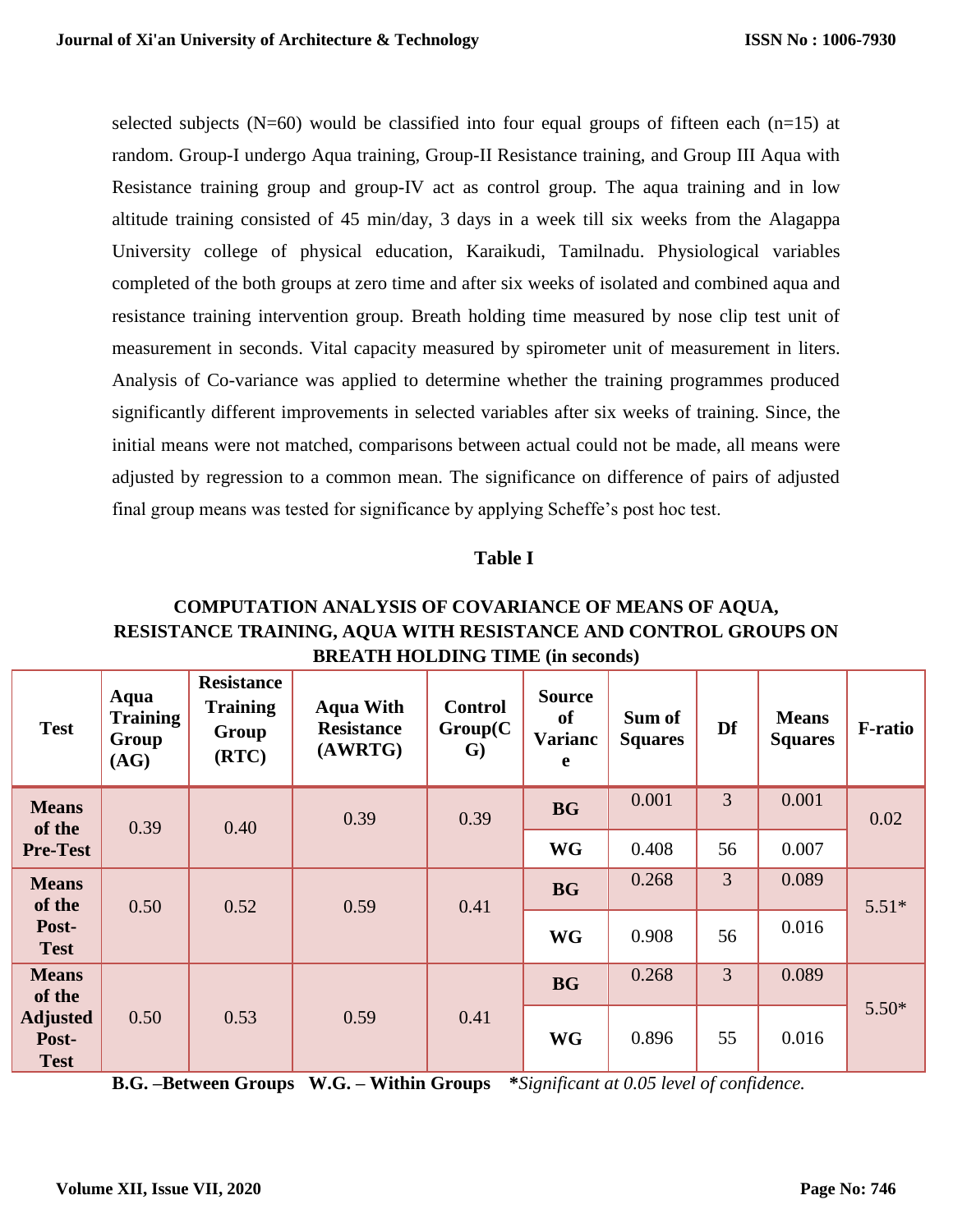*(The table values required for significance at 0.05 level of confidence for 3 & 56 and 3 & 55 are*  2.76 *and* 2.77 *respectively).*

Table I indicates that the pre-test means of the pretest of aqua training group (ATG), resistance training group (RTG), aqua with resistance training group (AWRTG) and Control Groups (CG) are 0.39, 0.40, 0.39 and 0.39 respectively. The obtained F-ratio for the pre-test is 0.02 and the table F-ratio is 2.76. Hence the pre-test means breath holding time of F-ratio is insignificant at 0.05 level of confidence for the degrees of freedom 3 and 56.

The means of the post-test of aqua training group (ATG), resistance training group (RTG), aqua with resistance training group (AWRTG) and Control Groups (CG) were 0.50, 0.52, 0.59 and 0.41 respectively. The obtained F-ratio for the post-test was 5.51 and the table F-ratio was 2.76. Hence, the means of the post-test on breath holding time of F-ratio was significant at 0.05 level of confidence for the degrees of freedom 3 and 56.

The means of the adjusted post-test of aqua training group (ATG), resistance training group (RTG), aqua with resistance training group (AWRTG) and Control Groups (CG) were 0.50, 0.53, 0.59 and 0.41 respectively. The obtained F-ratio for the adjusted post-test was 5.50, and the table F-ratio is 2.77. Hence the means of the adjusted post-test on breath holding time of F-ratio is significant at 0.05 level of confidence for the degrees of freedom 3 and 55.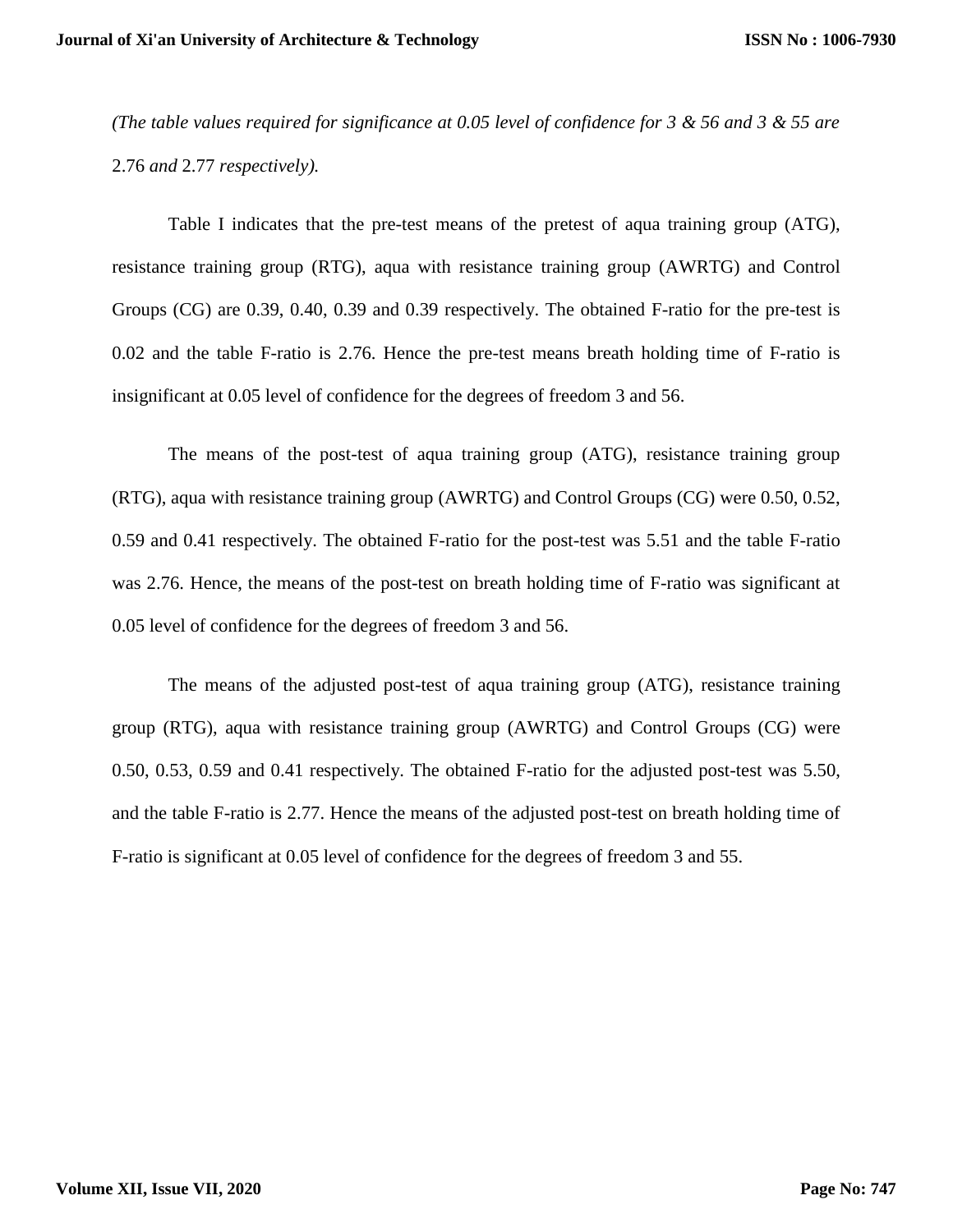### **Table II**

## **THE SCHEFFE'S TEST FOR THE DIFFERENCES BETWEEN PAIRED MEANS OF THE ADJUSTED POST-TEST ON BREATH HOLDING TIME**

|                                       |                                                        | The Means of the Adjusted Post-test              |                                            |                                  |                               |
|---------------------------------------|--------------------------------------------------------|--------------------------------------------------|--------------------------------------------|----------------------------------|-------------------------------|
| Aqua<br><b>Training</b><br>Group (AG) | <b>Resistance</b><br><b>Training</b><br>Group<br>(RTC) | <b>Aqua With</b><br><b>Resistance</b><br>(AWRTG) | <b>Control</b><br>Group(C)<br>$\mathbf{G}$ | <b>Mean</b><br><b>Difference</b> | Confidence<br><b>Interval</b> |
| 0.50                                  | 0.53                                                   |                                                  |                                            | $0.03*$                          |                               |
| 0.50                                  |                                                        | 0.59                                             |                                            | $0.09*$                          |                               |
| 0.50                                  |                                                        |                                                  | 0.41                                       | $0.09*$                          | 0.03                          |
|                                       | 0.53                                                   | 0.59                                             |                                            | $0.06*$                          |                               |
|                                       | 0.53                                                   |                                                  | 0.41                                       | $0.12*$                          |                               |
|                                       |                                                        | 0.59                                             | 0.41                                       | $0.18*$                          |                               |

# *\* Significant at 0.05 level of confidence*

Table II shows that the mean difference between aqua group and resistance Group; aqua Group and Combined Group; aqua Group and Control Group; resistance group and Combined Training Group; resistance group and Control Group; and between Combined Group and Control Group are 0.03, 0.09, 0.09, 0.06, 0.12 and 0.18 respectively.

When the control group and experimental groups were compared with each others, the mean differences are 0.03, 0.09, 0.09, 0.06, 0.12 and 0.18 which are significant at 0.05 level of confidence. Hence, there is significant difference between control and experimental groups on breath holding time of men basketball players.

Moreover the mean difference between combined group and control group shows better improvement on breath holding time compared to other groups. It may be concluded from the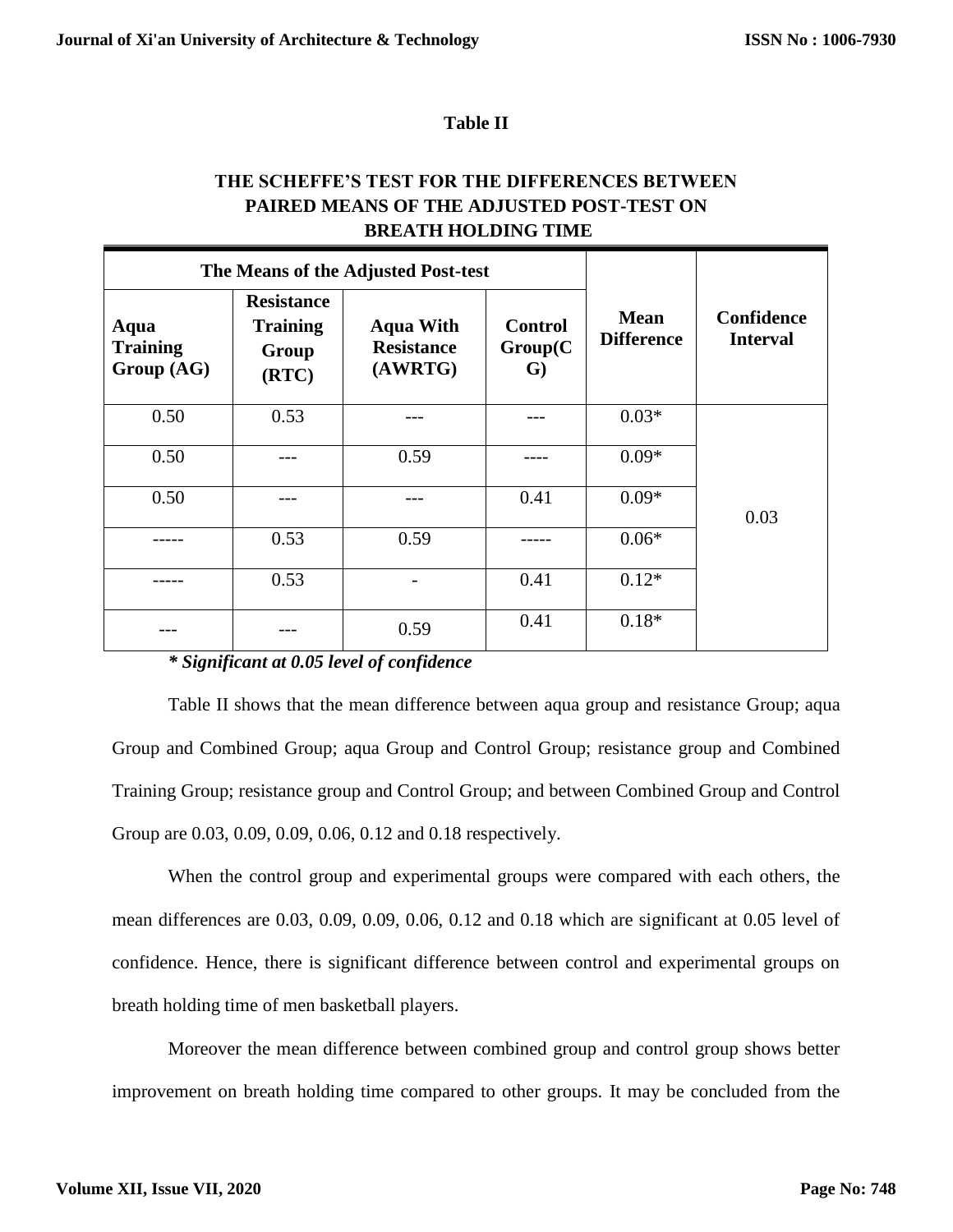results that there is a significant difference between means of the adjusted post-test among the experimental groups and control group. The results of the study show that there is a significant difference between aqua Group and resistance group; aqua group and Combined Group; aqua group and Control Group; resistance Group and Combined Group; Combined Training Group and Control Groups on breath holding time.

## **Table III**

# **COMPUTATION ANALYSIS OF COVARIANCE OF MEANS OF AQUA, RESISTANCE TRAINING, AQUA WITH RESISTANCE AND CONTROL GROUPS ON VITAL CAPACITY (in liters)**

| <b>Test</b>                              | Aqua<br><b>Training</b><br>Group<br>(AG) | <b>Resistance</b><br><b>Training</b><br>Group<br>(RTC) | Aqua<br>With<br><b>Resistance</b><br>(AWRTG | <b>Control</b><br>Group(CG) | <b>Source</b><br><b>of</b><br><b>Varianc</b><br>e | Sum of<br><b>Squares</b> | df             | <b>Means</b><br><b>Squares</b> | <b>F-ratio</b> |
|------------------------------------------|------------------------------------------|--------------------------------------------------------|---------------------------------------------|-----------------------------|---------------------------------------------------|--------------------------|----------------|--------------------------------|----------------|
| <b>Means</b><br>of the                   | 3.08                                     | 3.09                                                   | 3.09                                        | 3.09                        | <b>BG</b>                                         | 0.001                    | $\overline{3}$ | 0.001                          | 0.01           |
| <b>Pre-Test</b>                          |                                          |                                                        |                                             |                             | <b>WG</b>                                         | 19.116                   | 56             | 0.341                          |                |
| <b>Means</b><br>of the                   | 3.54                                     | 3.62                                                   | 3.74                                        | 3.12                        | <b>BG</b>                                         | 3.283                    | $\overline{3}$ | 1.094                          | $4.09*$        |
| Post-<br><b>Test</b>                     |                                          |                                                        |                                             |                             | <b>WG</b>                                         | 14.98                    | 56             | 0.268                          |                |
| <b>Means</b><br>of the<br><b>Adjuste</b> | 3.54                                     | 3.62                                                   | 3.74                                        | 3.12                        | <b>BG</b>                                         | 3.288                    | $\overline{3}$ | 1.096                          | 10.79*         |
| d<br>Post-<br><b>Test</b>                |                                          |                                                        |                                             |                             | <b>WG</b>                                         | 5.585                    | 55             | 0.102                          |                |

**B.G. –Between Groups W.G. – Within Groups \****Significant at 0.05 level of confidence.*

*(The table values required for significance at 0.05 level of confidence for 3 & 56 and 3 & 55 are*  2.76 *and* 2.77 *respectively).*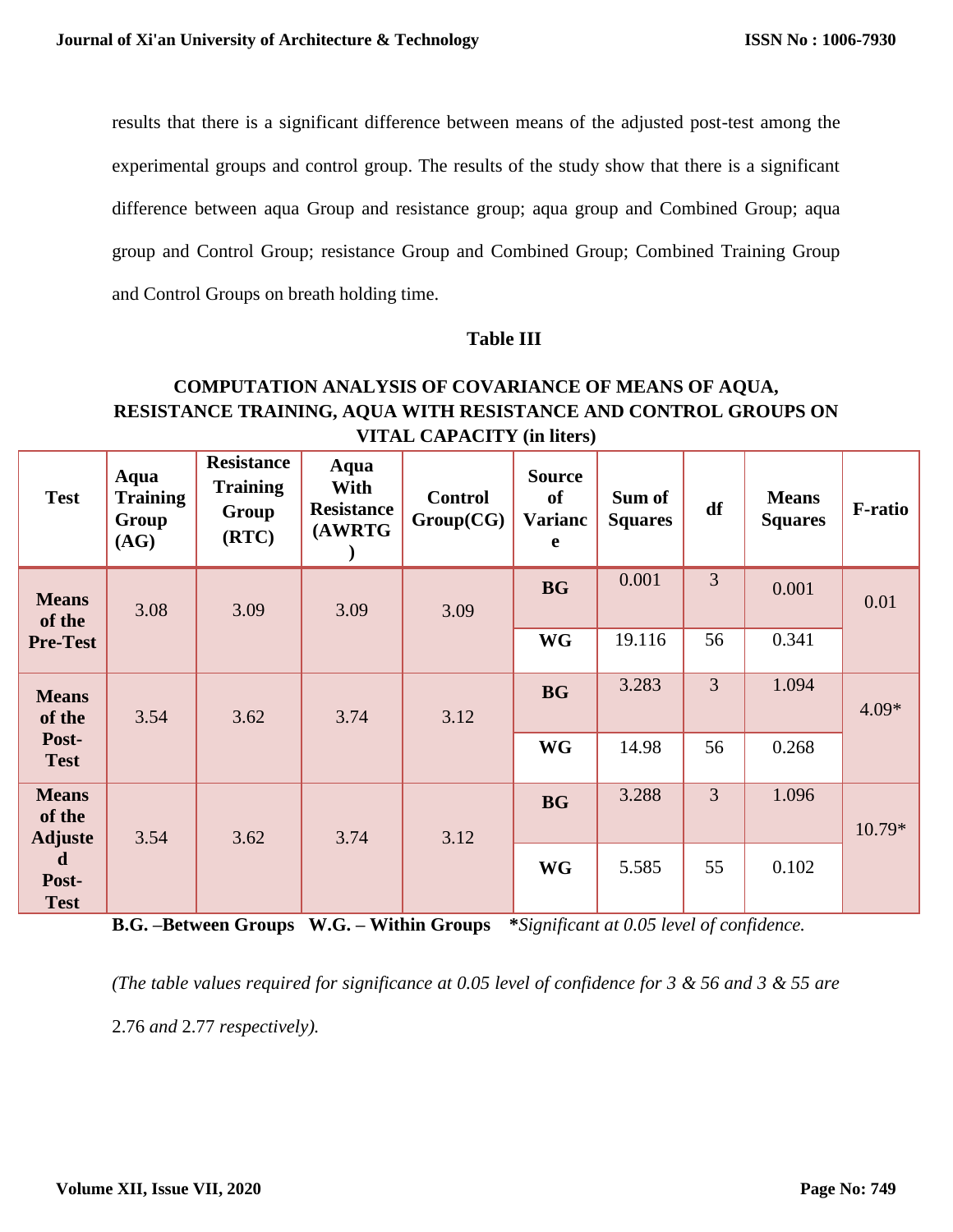Table III indicates that the pre-test means of the pretest of aqua training group (ATG), resistance training group (RTG), aqua with resistance training group (AWRTG) and Control Groups (CG) are 3.8, 3.09, 3.09 and 3.09 respectively. The obtained F-ratio for the pre-test is 0.01 and the table F-ratio is 2.76. Hence the pre-test means resting heart rate of F-ratio is insignificant at 0.05 level of confidence for the degrees of freedom 3 and 56.

The means of the post-test of aqua training group (ATG), resistance training group (RTG), aqua with resistance training group (AWRTG) and Control Groups (CG) were 3.54, 3.62, 3.74 and 3.12 respectively. The obtained F-ratio for the post-test was 4.09 and the table F-ratio was 2.76. Hence, the means of the post-test on resting heart rate of F-ratio was significant at 0.05 level of confidence for the degrees of freedom 3 and 56.

The means of the adjusted post-test of aqua training group (ATG), resistance training group (RTG), aqua with resistance training group (AWRTG) and Control Groups (CG) were 3.54, 3.62, 3.74 and 3.12 respectively. The obtained F-ratio for the adjusted post-test was 10.79, and the table F-ratio is 2.77. Hence the means of the adjusted post-test on resting heart rate of Fratio is significant at 0.05 level of confidence for the degrees of freedom 3 and 55.

### **Table IV**

| THE SCHEFFE'S TEST FOR THE DIFFERENCES BETWEEN |
|------------------------------------------------|
| PAIRED MEANS OF THE ADJUSTED POST-TEST ON      |
| <b>VITAL CAPACITY</b>                          |

|                                          |                                                        | The means of the Adjusted Post-test              |                             |                                  |                               |
|------------------------------------------|--------------------------------------------------------|--------------------------------------------------|-----------------------------|----------------------------------|-------------------------------|
| Aqua<br><b>Training</b><br>Group<br>(AG) | <b>Resistance</b><br><b>Training</b><br>Group<br>(RTC) | <b>Aqua With</b><br><b>Resistance</b><br>(AWRTG) | <b>Control</b><br>Group(CG) | <b>Mean</b><br><b>Difference</b> | Confidence<br><b>Interval</b> |
| 3.54                                     | 3.62                                                   |                                                  |                             | 0.08                             |                               |
| 3.54                                     |                                                        | 3.74                                             |                             | 0.20                             | 0.34                          |
| 3.54                                     | ---                                                    | ---                                              | 3.12                        | $0.42*$                          |                               |
|                                          | 3.62                                                   | 3.74                                             |                             | 0.12                             |                               |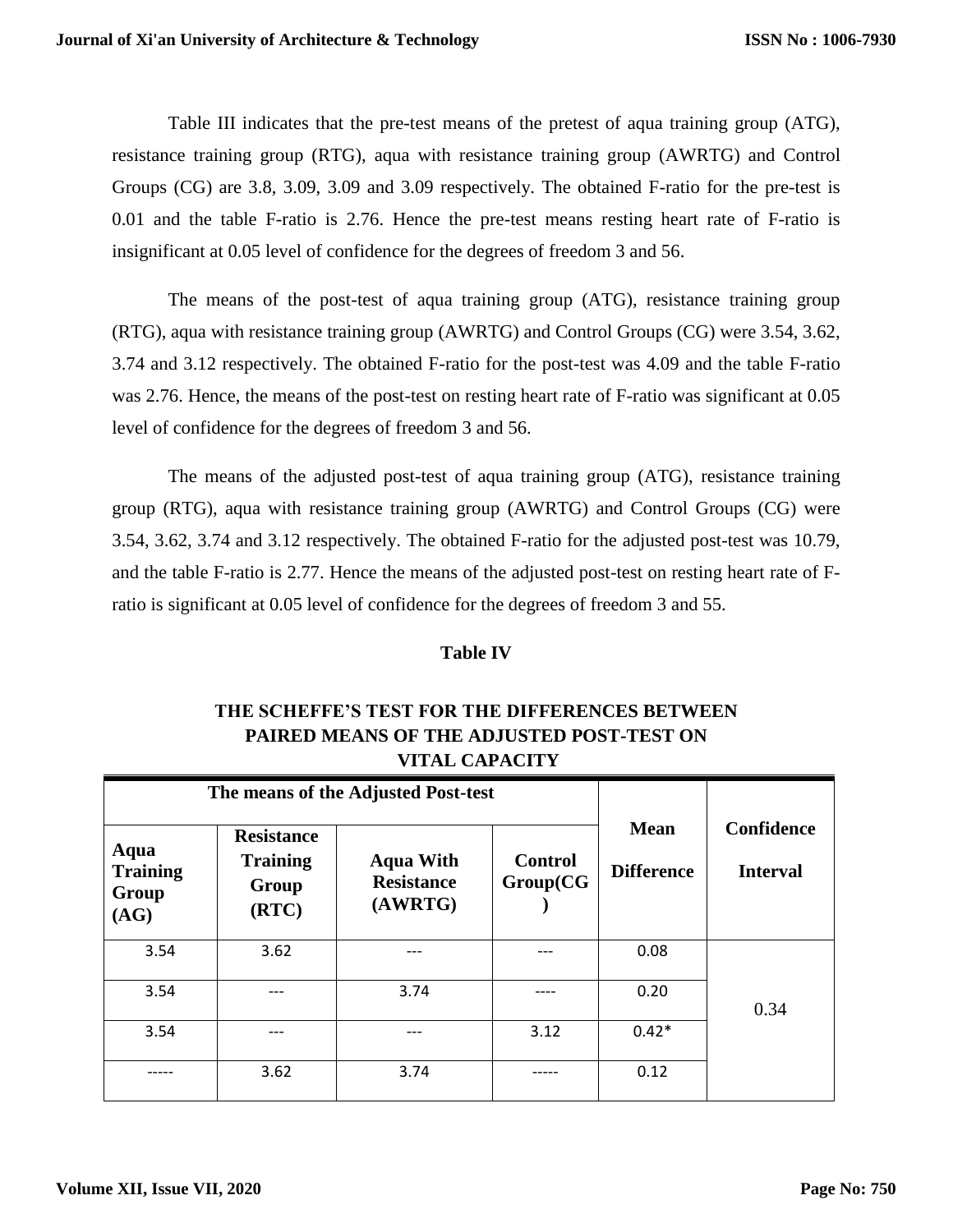| ------ | 3.62  | $\overline{\phantom{0}}$ | 2.12<br>ے ۔ ب | $0.50*$ |
|--------|-------|--------------------------|---------------|---------|
| $---$  | $---$ | 3.74                     | ำ 1ำ<br>ے ۔ ب | $0.62*$ |

Table – IV shows that the mean difference between aqua Group and Control Group; resistance group and Control Group; and between Combined Group and Control Group are 0.42, 0.50 and 0.62 respectively.

When the control group and experimental groups were compared with each others, the mean differences are 0.42, 0.50 and 0.62 which are significant at 0.05 level of confidence. Hence, there is significant difference between control and experimental groups on vital capacity of men basketball players.

The mean difference between aqua group and resistance Group; aqua Group and Combined Group; and between resistance group and Combined Training Group are 0.08, 0.20 and 0.12 respectively.

When the experimental groups were compared with each other's, the mean differences are 0.42, 0.50 and 0.62 which are significant at 0.05 level of confidence. Hence, there is insignificant difference between experimental groups on vital capacity of men basketball players.

Moreover the mean difference between combined group and control group shows better improvement on vital capacity compared to other groups. It may be concluded from the results that there is a significant difference between means of the adjusted post-test among the experimental groups and control group. The results of the study show that there is a significant difference between aqua group and Control Group; resistance group and control group; Combined Training Group and Control Groups on vital capacity.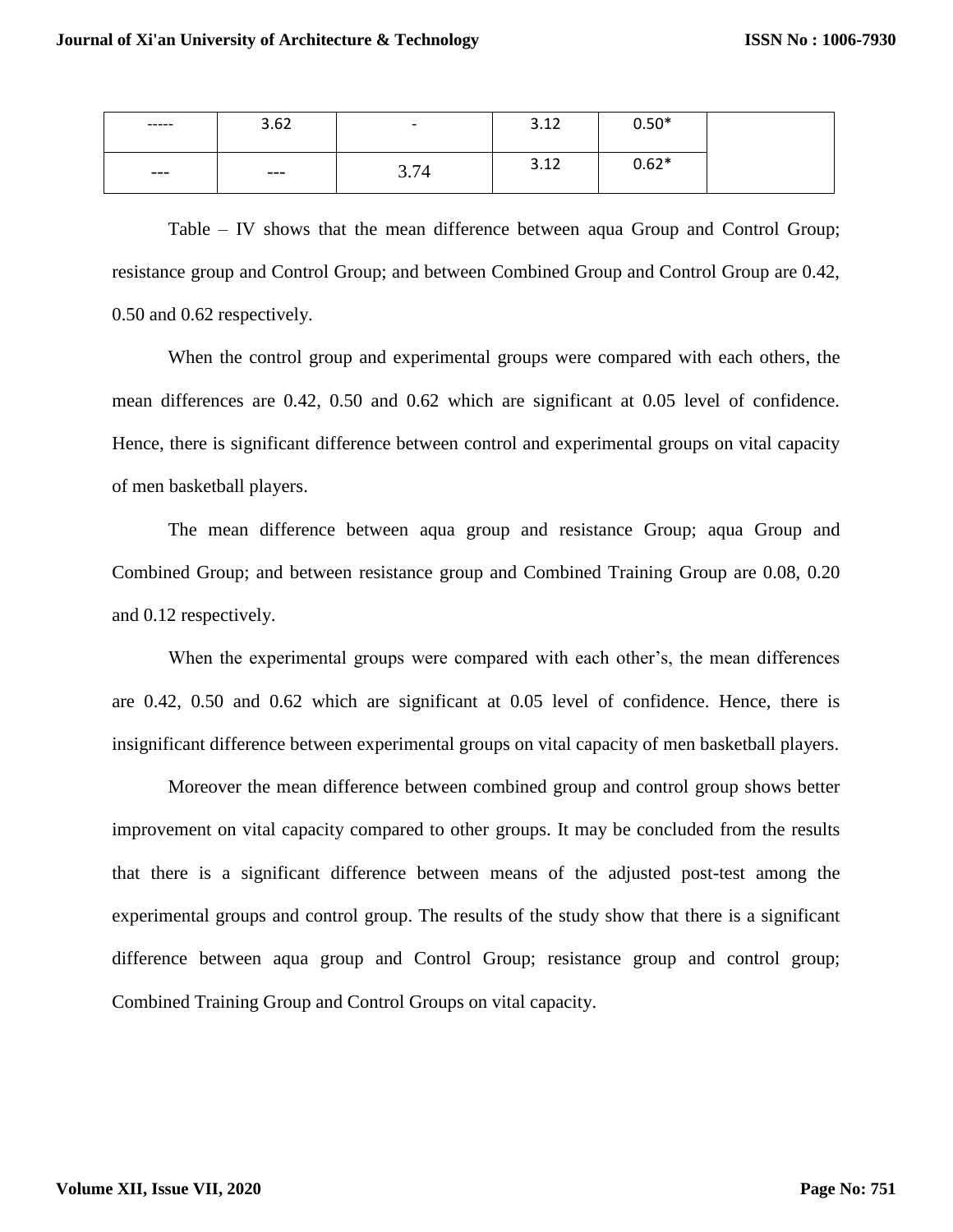#### **Discussion on findings**

Moreover the mean difference of combined group shows better improvement on breath holding time and vital capacity compare to other groups, because of specific aqua with resistance training on breath holding timer of men basketball players.

The results conformity with other studies research conducted the effect of land based and water based aerobic exercises significantly changed breath holding time among school students (**Kalaiselvi 2018**). The results showed that the effect of aqua aerobics and floor aerobics in breath holding time among school girls was a significant difference among the experimental and control group on breath holding time **(Shelvam et al, 2013)** and effect of varied impacts and frequencies of aerobics dance training significantly improvement on breath holding time male subjects **(Murugavel 2014)**. The experimental groups showed significant difference than the control group after aerobic training in all the selected physiological variables **(Senthilkumar et al, 2019)**. The results showed that the combined aerobics and resistance training improves respiratory and exercise out comes more than aerobic training in adolescent changed significantly on vital capacity **(Xavier et al, 2020)**. The experimental group positive effects showed six weeks inspiratory resistance training ameliorates endurance performance in obese **(cheng et al, 2020)**

#### **Conclusion**

- 1. The experimental group 'I' had shown significant improvement in all the selected physiological variables after undergoing the aqua for a period of six weeks.
- 2. The experimental group 'II' had shown significant improvement in all the selected physiological variables after undergoing the resistance training for a period of six weeks.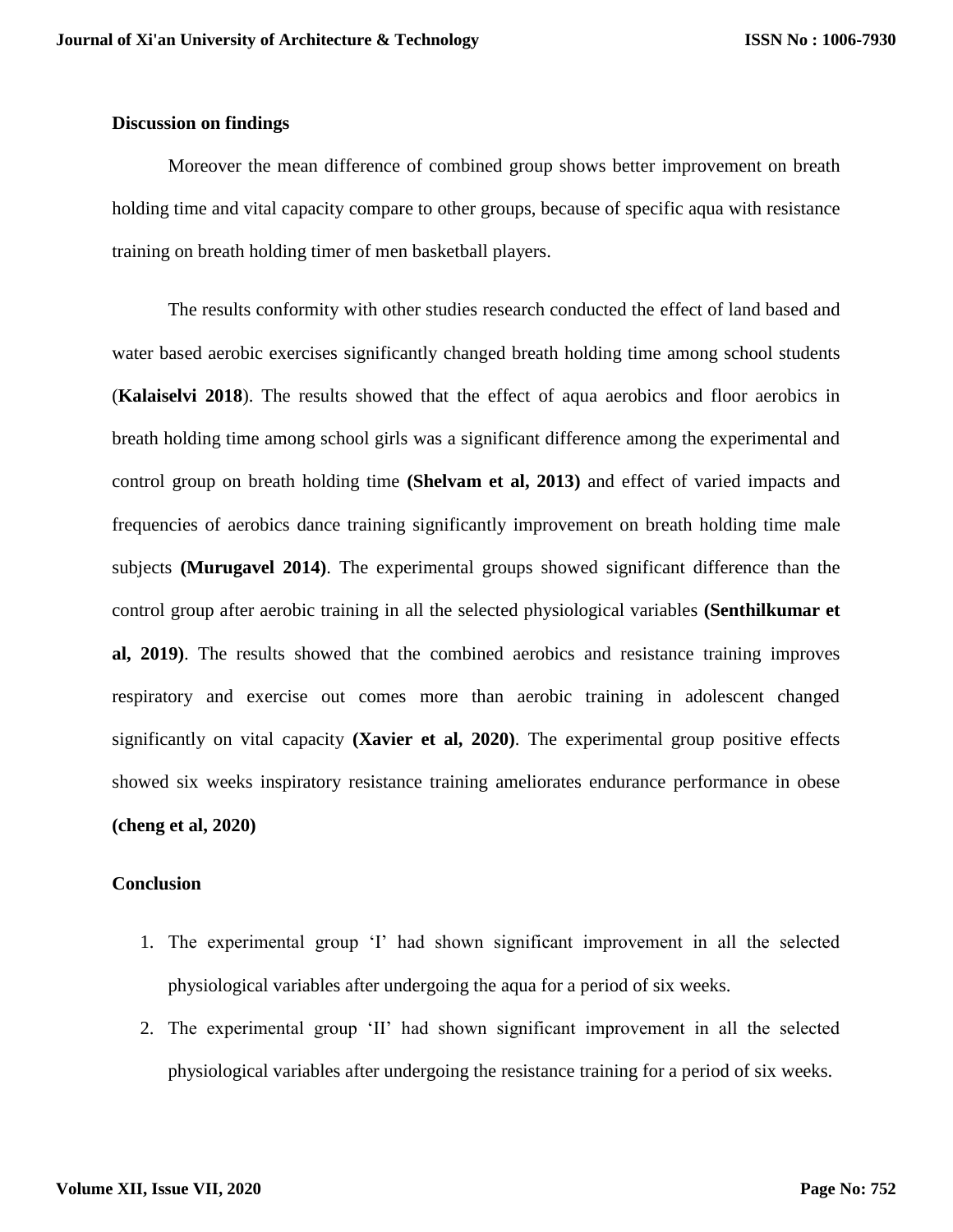3. The experimental group 'III' had shown significant improvement in all the selected physiological variables after undergoing the combined aqua with resistance for a period of six weeks.

### **Reference**

- 1. Barbosa T, Marinho A, Reis M, Silva J, Bragada A(2009), Physiological assessment of head out aquatic exercises in healthy subjects: a qualitative review, J Sports Sci Med, June; 8(2): 179–189.
- 2. Glenda Bawn, (1998), Aqua aerobics: The Training Manual, London, Harcout Brace and company limited, P:3 & 4.
- 3. Hailu Esayas, Sangeeta Rani, Mola Deyou(2015), Effects of land versus water based fitness program in improving aerobic fitness, muscular strength and speed among young male beginner soccer players, Turk J Kin,1(1): 15-19.
- 4. Prampero PE(1986),The energy cost of human locomotion on land and in water, Int J Sports Med,7(2): 55-72.
- 5. Kumaravelu P and K.Govindasamy. Comparison of selected motor ability variables among football players of different positional play. International Journal of Physical Education, Sports and Health. 2018; 5(1): 101-107.
- 6. Barbosa T, Marinho A, Reis M, Silva J, Bragada, A Physiological assessment of head out aquatic exercises in healthy subjects: a qualitative review, J Sports Sci Med, June; (2009), 8(2): 179–189.
- 7. Kumaravelu P and K.Govindasamy. Effect of prescribing and monitoring direct and indirect physical activity on selected health related fitness and cardio respiratory variables among obese school boys. International Journal of Physiology, Nutrition and Physical Education. 2018; 3(1): 707-716.
- 8. Ozen, G., Atar, O., & Koc, H. (2020). The Effects of A 6-Week Plyometric Training Programme on Sand Versus Wooden Parquet Surfaces on the Physical Performance Parameters of Well-Trained Young Basketball Players. Montenegrin Journal of Sports Science and Medicine, 9(1), 27-32.
- 9. Kumaravelu P, Govindasamy K. Impact of circuit resistance training on leg strength among University players from different discipline. International Journal of Yogic,